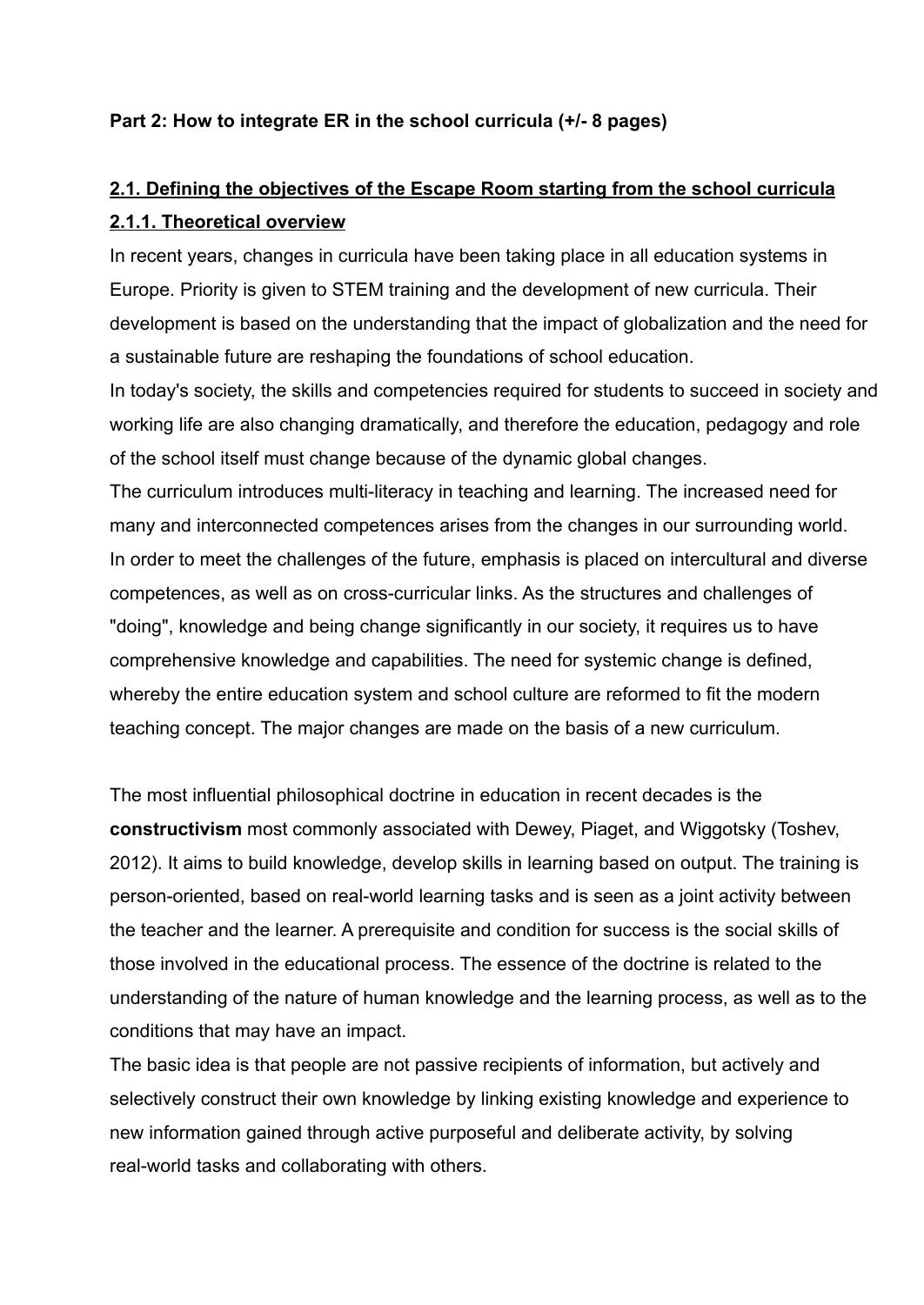The teacher is not only a source of knowledge, but also a leader, a facilitator, a consultant, a partner, who helps students formulate their own ideas, opinions and conclusions. Constructivism is a theory of learning and determines the nature of learning and the most appropriate conditions for knowledge. The learners themselves relate the new information to previous experiences and create knowledge through actions aimed at personal and social transformation. Social connections and interactions are also a source of knowledge.

**The learning environment** represents the natural complexity of the real world, taking into account the impact of various factors: culture, technology, learning process. The tasks are real and have contextual significance.

The **role of learners** in learning is related to their individuality, learning motives, interests, personal choice, social connections and interpersonal relationships.

The **role of the teacher** is to structure information about learning problems, to organize situations of doubt, to assist students in understanding new knowledge and integrating it with previous ones. Ideas are presented synthetically, and students are encouraged to seek answers and solutions, to ask, to make experiments, analogies and conclusions. Individual knowledge is the result of constructing meanings and interpretations gained from the student's experience, of questioning and analyzing tasks, of finding one's solution to the problem. Regardless of the different interpretations, it is accepted that the constructivist model of training is characterized by the construction of its own knowledge, which depends on the available knowledge and experience. Interaction has a decisive role in cognition and requires real learning tasks to be solved.

The learning environment reflects the **interaction between teaching and learning** in the didactic process. It has **psychological and didactic characteristics**. The psychological are related to the approach to learning, the teaching style, the climate of interaction between the learner and the didactic - to the technologies of teaching and learning.

Constructivism is the methodological basis of the concept of active learning and its variants:

- learning by doing,
- learning by acting,
- self-learning,
- contextual learning,
- problem-oriented learning,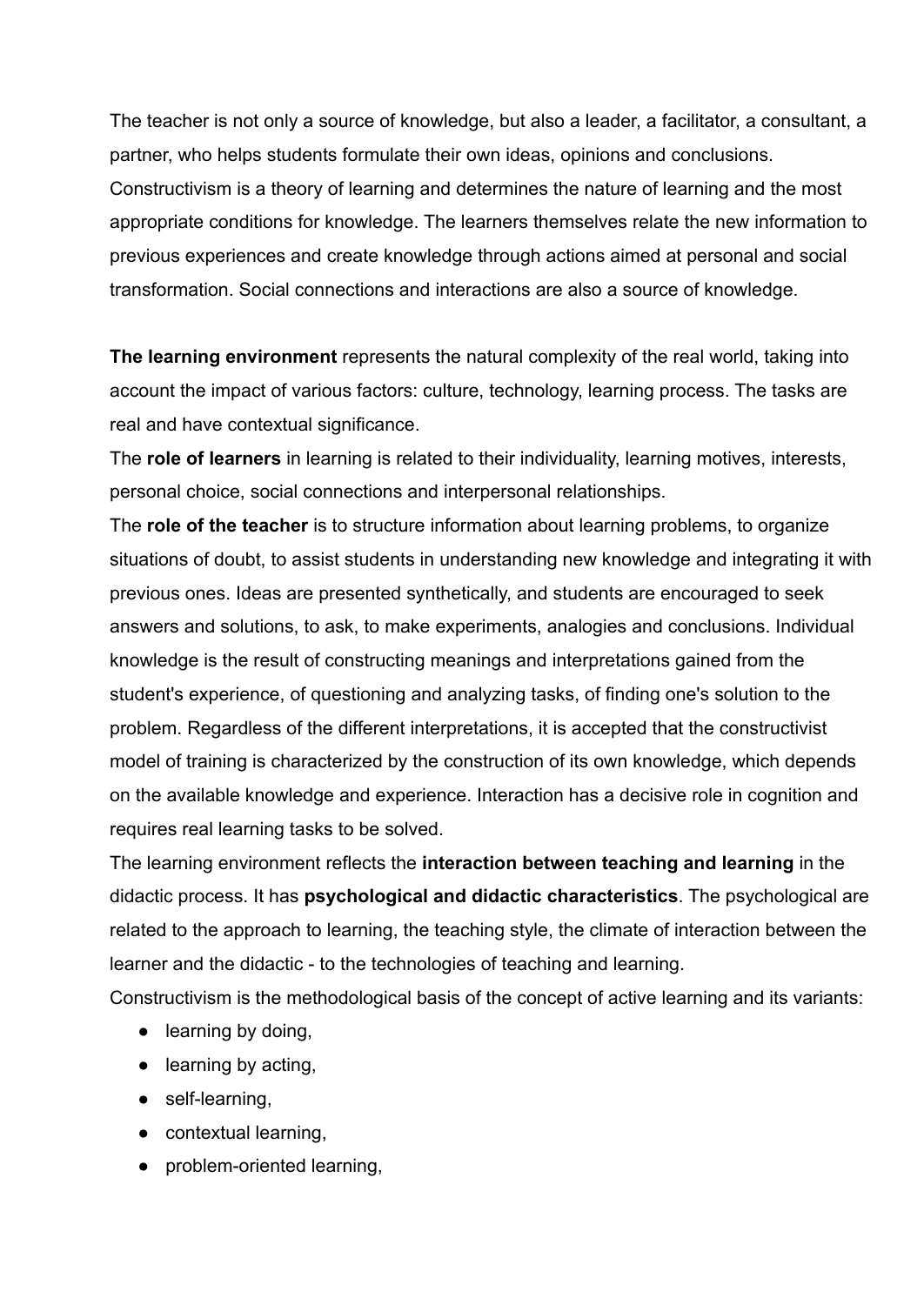- project-oriented learning and
- learning through interaction and collaboration.

What they have in common is **solving real problems**, taking into account the individual differences of learners - learning styles, motivation.

The created interactive learning environment expands the opportunities for social interaction and cooperation and allows freedom of choice and expression for every student.

The new knowledge is integrated into already existing structures; the experience gained is applied and tested in new situations. The success of this training depends crucially on the competence of the teacher, as he or she organizes independent cognitive activity.

### **Problem oriented learning - Critical Thinking, Multilevel Thinking and Motivation**

Learning, in terms of constructivism, is based on the active involvement of learners in critical thinking, problem solving, finding meaning and understanding.

According to K. Rogers, learning proceeds optimally when learners are fully **involved** in the learning process and exercise control over its nature and direction. Learning is based on the **confrontation with practical, social or research problems**.

**Self-assessment** is a principle method of assessing learning progress and success. These are some of the **characteristics of constructivist training**, which are the hallmarks of problem-oriented learning.

The basis of knowledge is **critical thinking, understanding, and self-control**. In solving the problem, students acquire knowledge, skills and experience in gathering the necessary information.

As a result of **self-study**, they learn how to do it themselves and apply it to specific real-life situations.

Educational goals are set, activities are organized, problems are discussed, and hypotheses are generated. The results are presented and discussed in class. The training process, problem solving and teamwork are commented on.

**Understanding science is essential in today's society**. People's understanding of science is greatly influenced by classroom experience. This is why it is important for science teachers to understand science and recreate an accurate picture of it. Science is a **collection of knowledge**; it involves both the **research process** and the people involved in the scientific activity. Science teachers typically focus on knowledge that encompasses their discipline.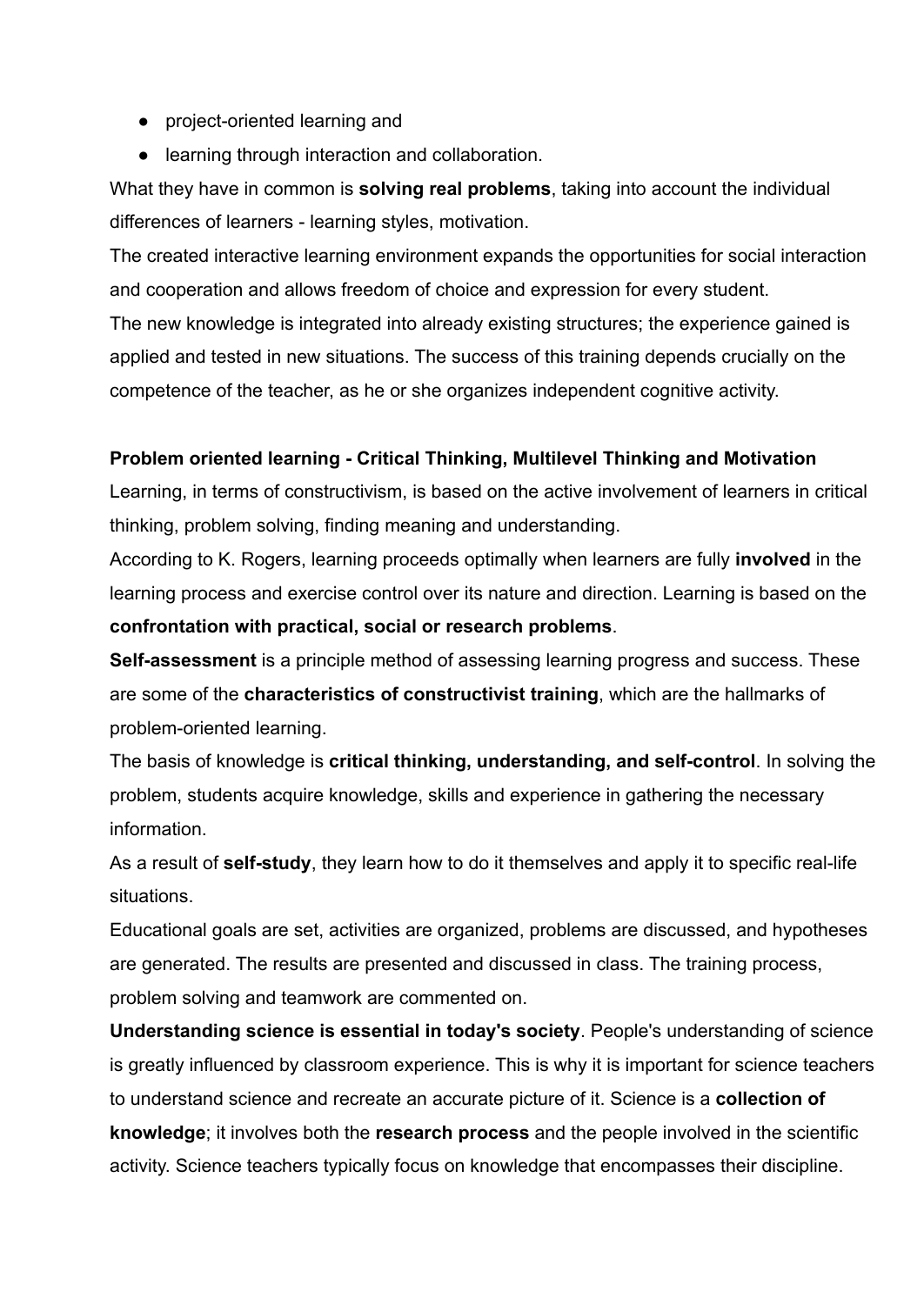However, students also need to understand the **process of scientific inquiry**. Such an understanding should be gained from experience in the classroom and outside the school. **Problem solving** involves cognitive activities that the learner performs when seeking to achieve the desired goal. This is not an ability that some students possess, or a skill that someone will acquire quickly, but is practiced and developed in the classroom. It is a process that depends on existing knowledge and skills to work independently and work in a team. Resolving the problematic situation requires an active search for the path through the application of knowledge, strategies, heuristics, interaction and mutual assistance. **Problem training** implies an emphasis on both the process itself and the product or solution. This **process is conscious**, purposeful, because the learner strives to reach the desired end state, which satisfies him. The criteria for achieving the ultimate goal are efficiency, effectiveness, applicability.

**Problem tasks** differ in their structure, complexity, dynamism and specific area. Depending on the type, different skills, approaches and processes are applied to solve them. They can be classified into well-structured, medium-structured, and poorly structured problems. **Well-structured problems** are those where there is a great deal of certainty because all the information is present. Procedures and algorithms are used to reach a decision. The main characteristics of well-structured problems relate to a well-defined initial and final state, availability of internal and external resources, and a correct answer. They imply the application of a limited number of rules and principles, which are organized in a pre-established order. These types of problems include concepts and rules that are well structured and have known and accessible solutions (Jonassen et al., 2003). Problem-based learning is distinguished by a wide variety of titles. It can be called "problem-based learning", "problem-solving learning", "problem oriented learning", "problem-situational training ", "didactic problems", etc.

The main features of problem-based learning are the following:

- The educator is a facilitator, assistant, partner in the process of solving problems;
- it draws students' attention to a particular learning problem, to which they seek a solution known in advance;
- if deviations from the final decision are made, timely adjustments are made, with the teacher pointing out new facts or arguments;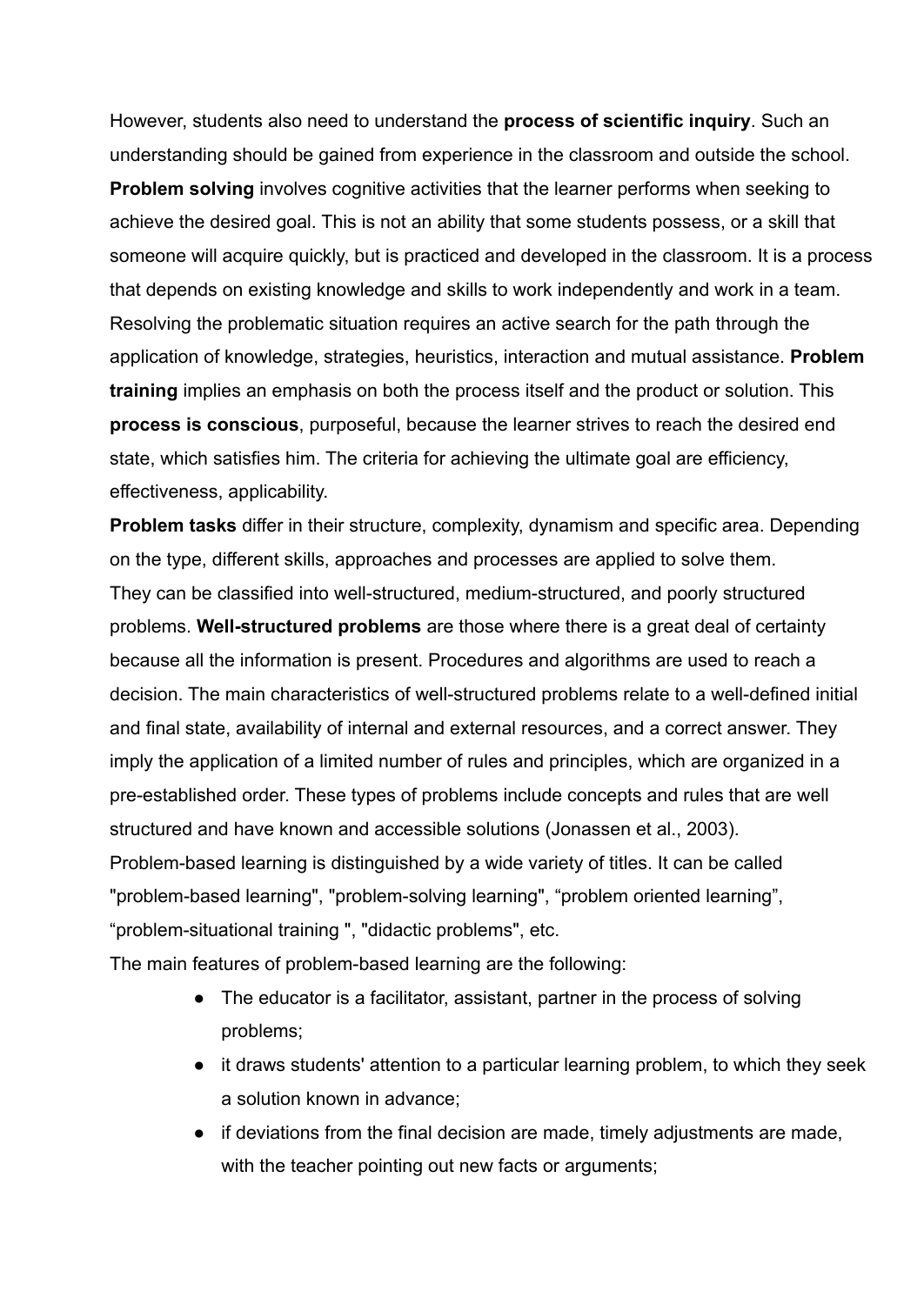- situations are created which lead to the students' belief that they themselves discover the truth, the decision, the fact, but in reality it is considered "staging" the research process;
- in the process of study, students collect information, check, suggest solutions, evaluate, conclude, summarize, with a high degree of autonomy, strong motivation and activity throughout the learning process;
- creative thinking is related to the contradiction between what is given and the search; (Andreev, М., 2001; Vitanov,L., 1999)

According to V.A. Krutetsky, there are three levels of problem-based learning, depending on how the student solves the learning problems.

- the student solves a problem identified and formulated by the teacher;
- the student formulates and solves a problem identified by the teacher;
- the student independently sees, formulates and solves the learning problem;
- the student sees and formulates the problem but does not solve it (Petrov, P., 1992)

## **Learning through experience**

One of the most well known and commonly cited constructivist theories for learning is **Kolb's theory of learning through experience or experiential learning**.

It reveals the link between the experience, learning and development of the individual and draws the attention of many researchers with its versatility and practical applicability.

Kolb (1984) applies the basic ideas of learning through experience in the context of **lifelong learning** - he substantiates the thesis that learning is a process of **turning experience into knowledge**.

Learning in the Kolb model is a cyclical process that goes through **four phases** that build a complete learning process.

It starts with **involving learners in an activity** to gain a specific experience that provokes an experience, a curiosity, questions that are not answered. A key point in learning is the **reflection of experience**, which requires learners to reflect on their actions and available knowledge in the context of the task. This is done by **discussing the experience** gained in a group, finding alternative solutions, and playing out situations. Important are the language culture, the ability to engage in discussion, and non-standard thinking. Reflection leads to an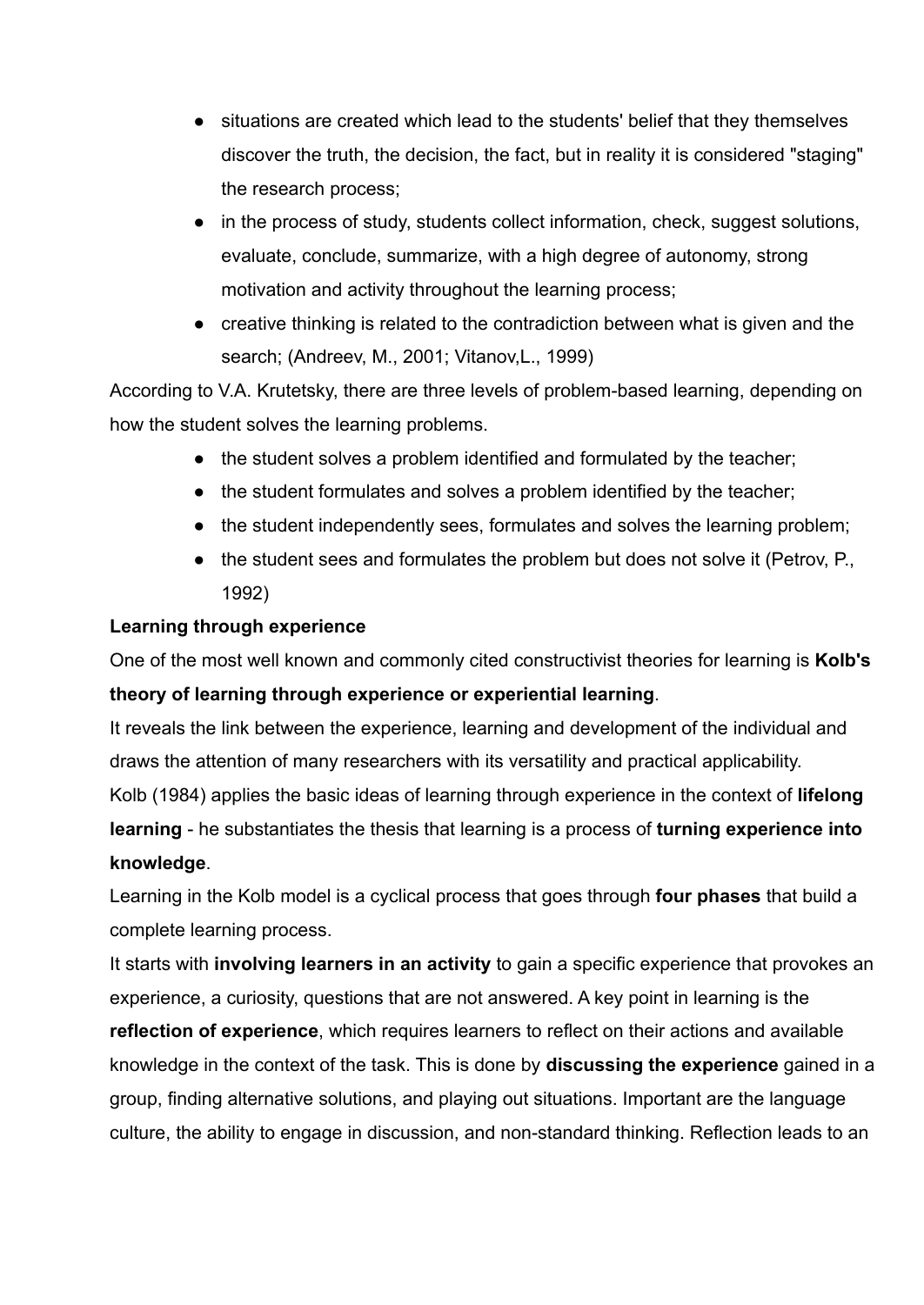**abstract conceptualization** in which the results are interpreted, regularities are considered, conclusions are drawn, decisions are made.

*"At this stage, learning involves logic and ideas rather than feelings for understanding problems"* (Kolb, 1984).

#### **2.1.2. Defining the objectives of escape rooms/games**

One of STEAM education's priority is to provoke students' interest and to provide an authentic learning experience. According to Reeves et al. (2004), students should have **authentic tasks that have a real-world context**, ill-defined problems, complex or multi-step questions, multiple ways to approach a problem, integrate across the disciplines, and have failure and iterations built into the assignment itself (Armory, 2014).

Many teachers determine the **benefits of STEAM education**, recognizing that the "*design and creativity of the arts are crucial underpinnings of the successful mathematician, scientist and engineer*" (Hogan & Down, 2016, p. 50).

According to Bertrand (2019), a few questions arise:

1) What curriculum and instruction models of STEAM education are implemented in schools?

2) What do students learn through different models of STEAM education?

3) What sorts of assessment of student learning is occurring in STEAM education?

4) How do classroom teachers view such models of STEAM education in meeting their curriculum and instruction goals?

The new changes in society are critical for understanding the emerging trends in education. With the proliferation of data and communication technologies, we face multiple challenges when it involves educators so we must be ready to try new and effective modern teaching experiences and to make the necessary changes to stay up-to-date.

To cope with this new emerging reality, new trends in education are to be experienced and evaluated. Nowadays, we are facing with more interactive and collaborative technological environments (Amberg, Reinhardt, Haushahn & Hofmann 2009).

Escape rooms have already been used in education. An escape room in STEAM is to gather tasks that involve knowledge from several subjects. It is important to have a clear brief, from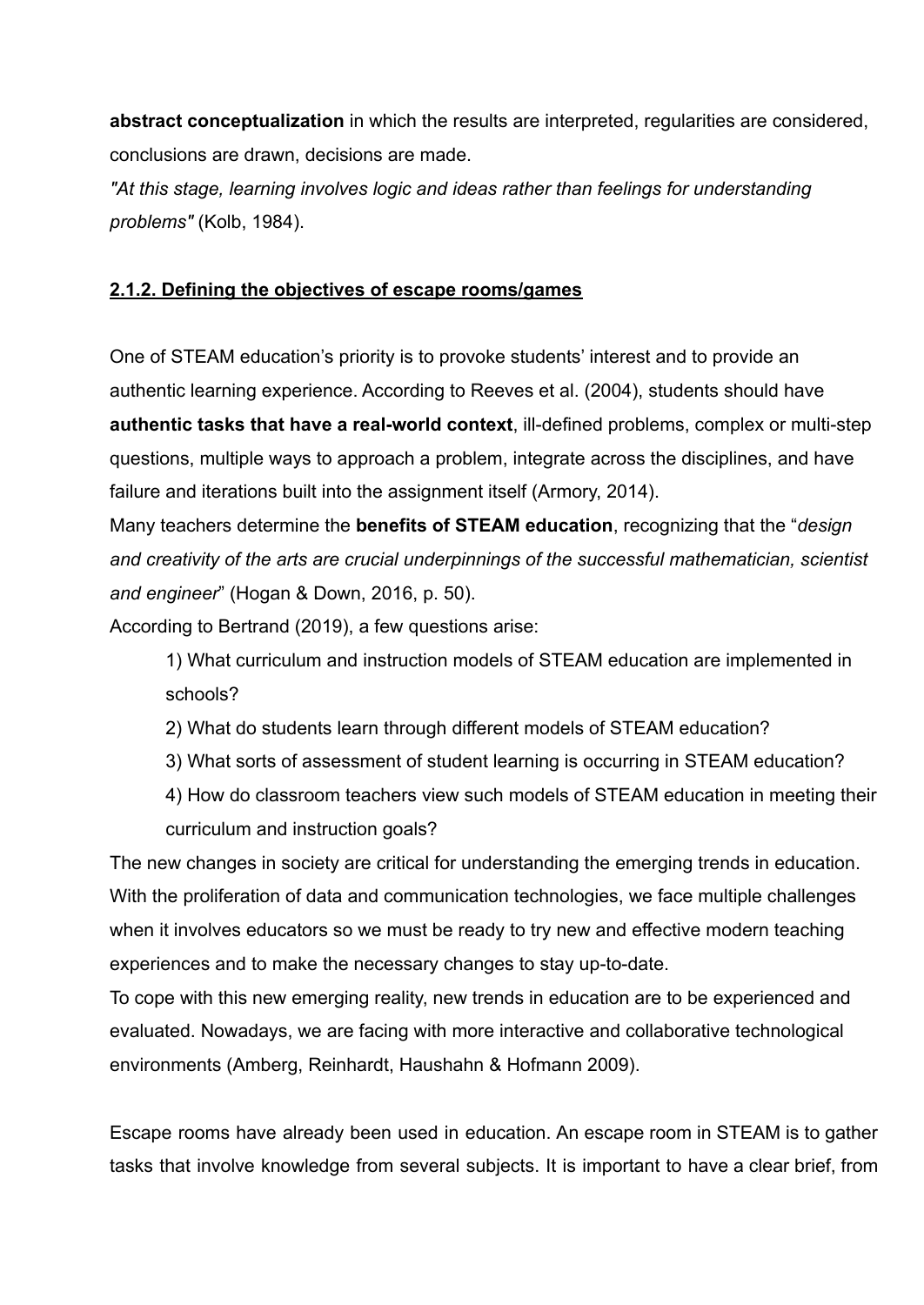the very beginning, that states the age group of the students, the number of students, and the place where the game will be played. When working with an educational escape room, it is important to define as early as possible the educational content the group will face.

In order to do that, teachers should first meet and reach a consensus about several things:

- the age group and educational needs of the students
- the length of experience
- the difficulty of puzzles for different levels of players
- the mode of the escape room: Cooperation based vs Competitive based
- number of participants the game/room is to be designed for

The next step is to develop the objectives of the educational escape room experience. According to Arnab & Clarke, developing the objectives for the game experience early in the design process will ensure that the experience is designed purposefully and that the game theme and puzzles are often developed to reinforce the objectives instead of attempting to embed objectives into an already designed game.

The objective step is presented by:

• *Learning Objectives*: Learning objectives are required to create a meaningful educational game. These objectives are often worked into the theme, its puzzles and to its chosen mode to assist structure the training plan/outcomes. Creating tangible objectives allows to develop the evaluation strategy to assess players' learning experience, learning achievements, change metrics and can be iteratively redesigned to focus on the desired outcomes of the experience.

The educational escape room can be used in order:

- To provide alternative and exciting ways for learning new knowledge, skills or attitude.
- To test existing knowledge/skills/understanding/growth level.
- To link knowledge to multisensory, effective, active and\or practical memories.

The educational escape room is built to learn with various but specific learning objectives:

- To learn something concrete (subject, topic, empathy, social skills, and knowledge).
- To increase self-esteem and awareness, social interaction.
- To understand what role best fits in the team.
- To open the mind and look at things and situations from different perspectives.
- To use what is already known for a different purpose.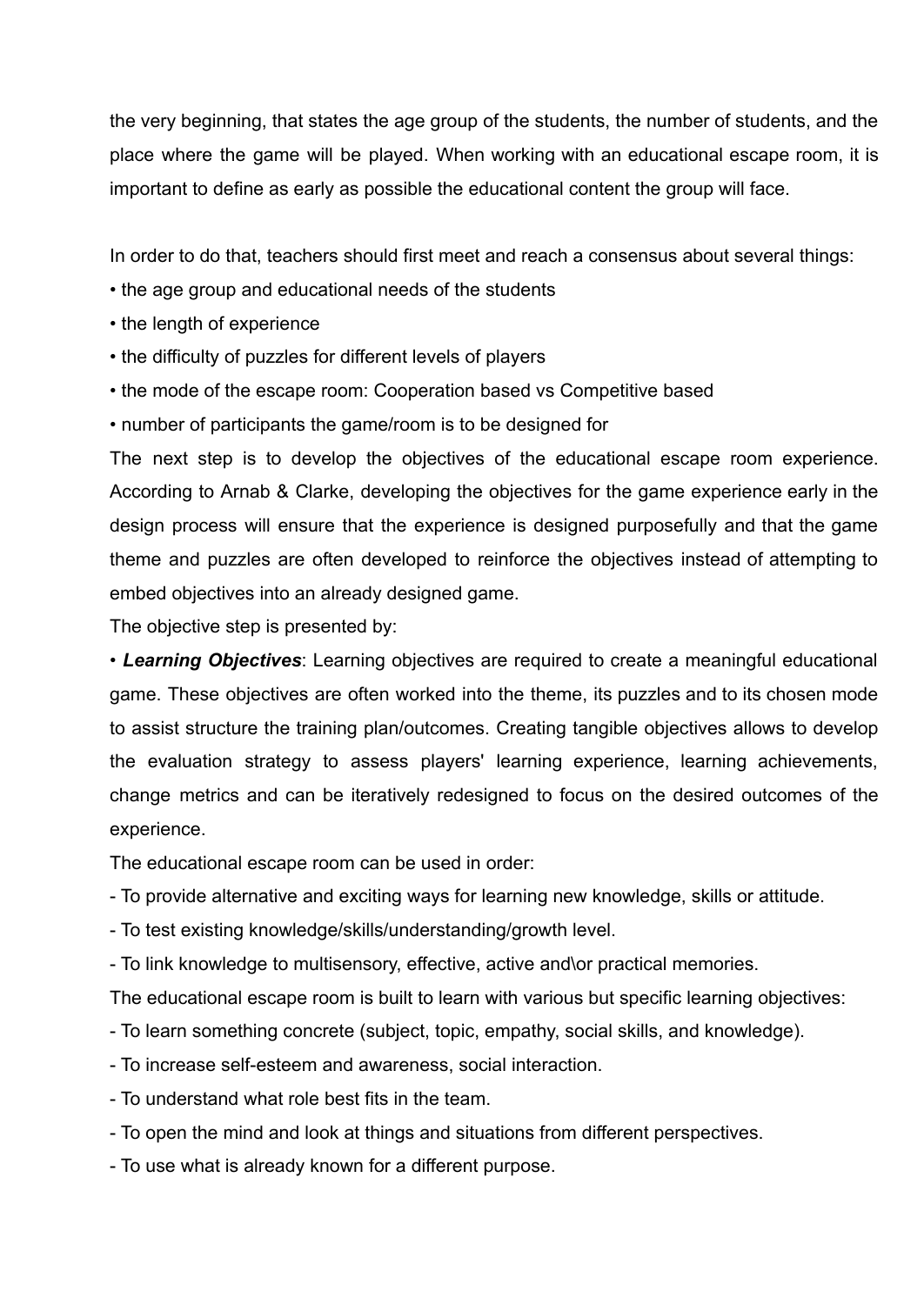- To apply existing knowledge or skills.

- To create awareness of the attitude and behaviour of learners and the effect of that on themselves and others in the group.

• *Solo/Multi-Disciplinary*: The escape room can be created to solve problems specific to one subject, or to a group of subjects such as STEAM. It can be valuable to bring students together to explore problems from different viewpoints.

• *Soft Skills*: Interactive live-action games are by their very nature, great tools for helping to develop soft skills such as communication and leadership. One method could also be to run the experience across multiple rooms, with the answers split between them. The only way to solve this type of game is for players to speak their surroundings to the opposite room and the other way around.

- *Social Skills*. Escape rooms offer the opportunities for groups of students to work together to solve puzzles, gaining the benefits of knowledge and insights from others.

- Good escape rooms are designed in such a way that they cannot be solved alone (for example they need two people in different spaces to solve a code) so that players have to communicate and collaborate in order to solve the puzzles.

- *Lateral thinking*. Many of the problems and puzzles that players face in escape rooms require them to think differently from their usual mindset and combine objects and ideas in novel ways. This type of thinking is an important underpinning to creativity and innovation.

- Time management is also at stake in a time-based challenge. Together with collaboration, this can promote overall personal resource management.

• *Problem Solving*: Develop problem-solving challenges to make the game experience interesting to players. A range of challenges will be attractive to different learner types. Challenges might be physical (think checking out an item), intellectual (i.e. algebra or math's puzzles), or many other variations.

- Escape rooms present a variety of different types of puzzles from codes and ciphers and traditional puzzles, to finding or manipulating objects and complex digital puzzles. Players are presented with a variety of problems that they have to solve, gaining skills in thinking through problems and developing approaches to solve them.

- Players also develop resilience as they make multiple attempts to solve puzzles in different ways, and creativity as they come up with different novel solutions.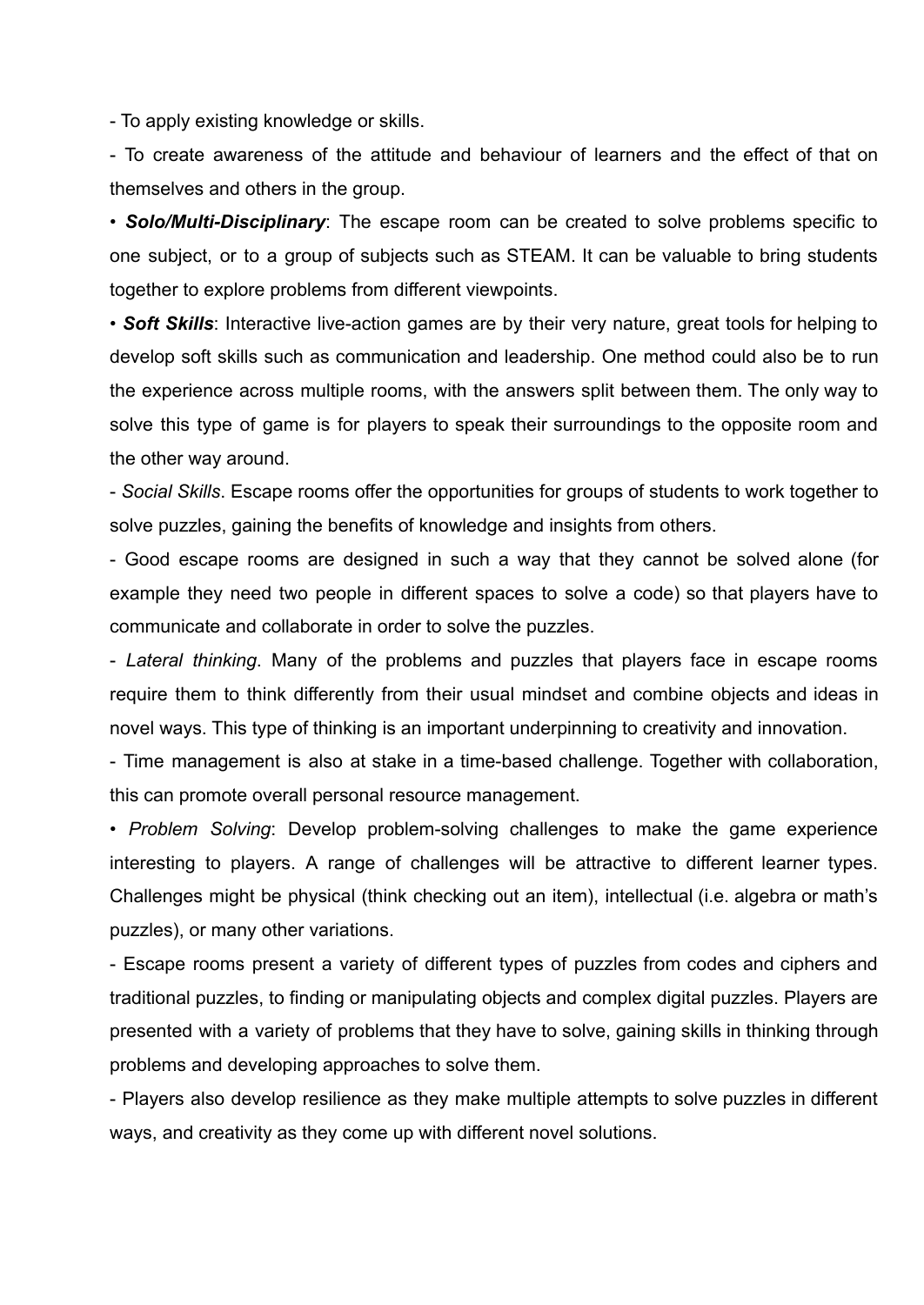Following this step should provide a foundation in which it is clear what the objectives are that the intended game is trying to achieve with the participants. This will also provide a basis for developing the evaluation strategy later on in the design process and will help the debriefing stage.

#### **2.2. Defining the content/materials introduced**

The basic objective of an escape room/game is **to assimilate content** in a modern and different way so that knowledge is better comprehended. The escape room will lead students to the previous knowledge already acquired in lessons or will help gain knowledge, skills and competences in an innovative way. That will follow one of the principles of the scaffolding strategies, that is, tapping into prior content areas and connecting it to the future (Alber 2014). Therefore, such an escape room can be used as a way to revise for a possible exam or for introducing a new unit/chapter using already studied content.

Teachers meet in order to reach **a consensus about the scope** and the **different activities** that students will have to carry out in order to escape from the class.

On the one hand, teachers will have to decide **the type and number of assignments** depending on the length of their escape room. On the other hand, they have to bear in mind **materials and places for these tasks**.

Some of the ideas for the elaboration of this escape room include puzzle, locks (directional, alpha, digit, etc.), decrypt messages, hidden objects, searching for items in odd places, searching for objects in images, lights, pattern identification, black light pens, riddles, ciphers without a key, secret codes, sounds, mirrors, abstract logic, lockable containers or zippered pouches, research using information sources, mazes, physical agility, UV flashlights, shape manipulation, magnets, piece together parts, smell or taste, etc. Some of these ideas have been extracted from Nicholson (2015).

It is significant that educators know the level of their students in every subject. Accordingly, **the tasks should be challenging** but achievable. If assignments are too difficult, it could be counterproductive and students can be disappointed.

In this step a first teachers meeting will be held in order to **establish the main topic** of the educational experience through a brainstorming of ideas. A further meeting will **set the content** that is going to be studied / revised **and activities** with a more detailed description.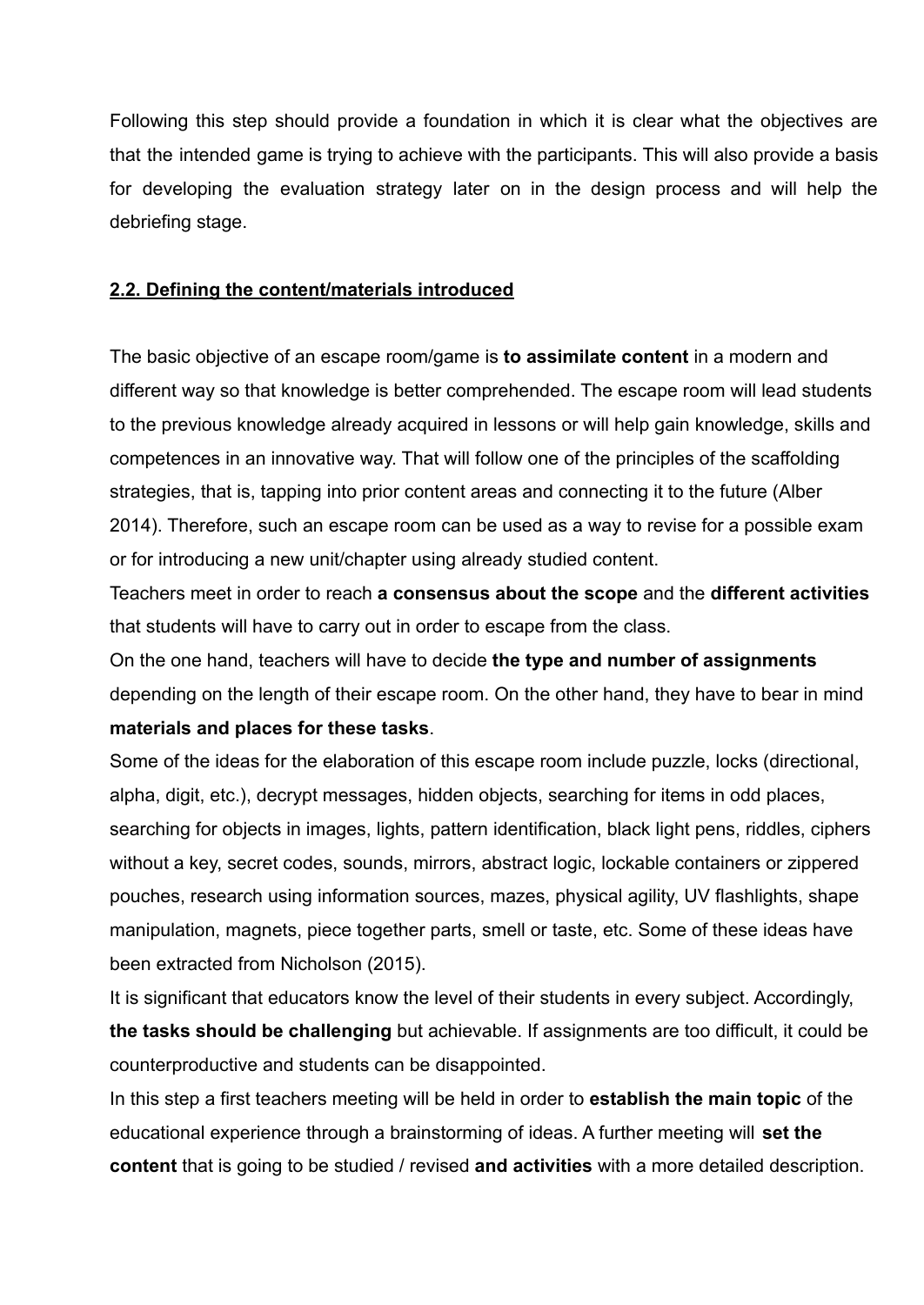After identifying the educational goals and available resources, comes a crucial step: **creating a STORY** for the room. You have to create **a narrative** about what is going on in this room and what the learners need to do.

In this step, **players' motivations**, **game story** and **content** is considered to bring about an amazing game experience for the students. Popular themes such as; detective mysteries, prison breaks, escape the kidnapper, spy/espionage games etc. are used to build believability of the game experience using a range of decorations and props, lighting, music, puzzles and riddles and clues that follow the theme of the room. This step has been informed by the work conducted by Nicholson. The theme step is split into four areas for developers to consider in their design process.

- Escape Mode: Escape a locked room in a set time.
- Mystery Mode: Solve a mystery in a set time.
- Narrative Design: Develop a compelling narrative for the game to keep players' interest.
- Stand-alone/Nested: Determine whether the game is a one-off experience or part of a larger, nested experience in which several games can be designed and played.

Within the four steps, the developers are asked to consider the composition and narrative structure of the game so that players can identify with the game experience and build personal motivations to complete the game.

The escape room aims to utilize learners' potential by **addressing different skills and competences** and at the same time be **relevant to the content/ theme** of the game. Tasks should respond to different learning styles, qualities and personalities. Elements that contribute to learning, understanding, remembering, creating awareness and personal growth are:

- use of pictures;
- use of pieces of text and information in order to understand it and come up with the answer;
- use of quotations/ facts and need to structure them and put in order;
- logical thinking tasks;
- creative thinking tasks;
- chemical, biological, physical related tasks;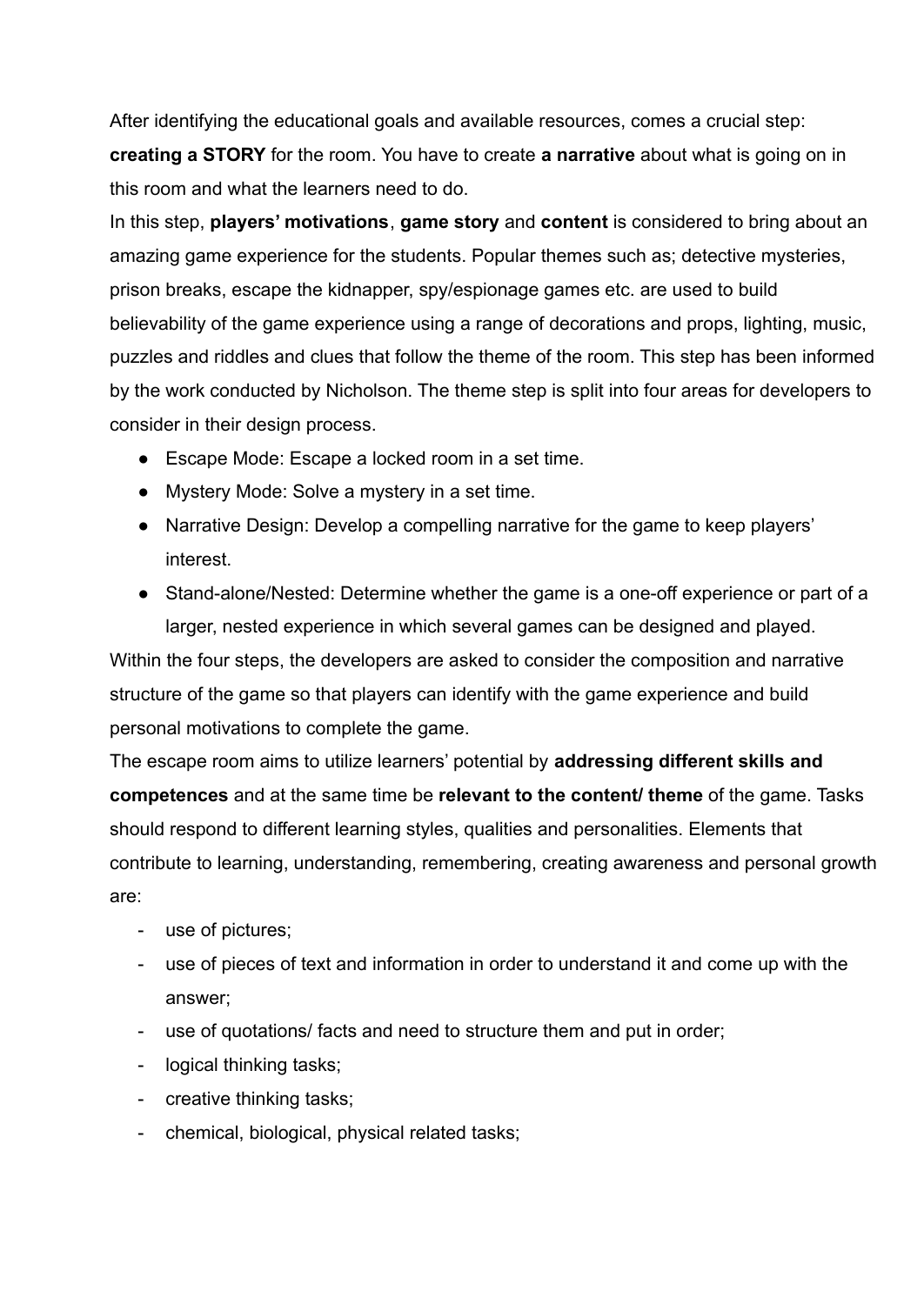- lateral thinking tasks that force the participant to understand and escape from their own box;
- possible tasks that are not mandatory for solving the room and exit, but those tasks are exciting and useful for learning objectives

#### **2.3. Creating the context + coherence**

It is relatively easy for teachers to define good teaching goals and to find a narrative scenario. Designing a game-flow instead is less common: in an escape room it is a matter of designing the puzzle sequence that players would have to solve to get out of the room. Escape rooms could have a predefined sequence (sequential game) or a more flexible one (open sequence), or even hybrid solutions with more paths (Nicholson, 2016). Teachers also need to consider whether there is something for everyone to be doing during game play. This will depend on the degree to which the puzzles are open or sequential.

An entirely open game may lack narrative flow, while a sequential one may leave some players on the sidelines. A balanced combination of different parallel paths provides a solution, but needs careful testing to ensure that all paths are with the same degree of difficulty.

After creating the story for the room, the teachers should use their creative thinking abilities to figure out the TASKS (games, puzzles, riddles…), each kind of challenge inside the room that learners will have to solve in order to advance forward in the escape room and get closer and closer to the final goal.

Each task should reveal some information, provide a guideline, or key that learners will use afterwards. Those tasks are also the opportunity to **link the room with the educational goals**.

The tasks should be **designed** according **to different competences and abilities of learners**; not all of them should require only logical, digital, or mathematical challenges. The tasks should be solved using **different perspectives**, ensuring that **all learners are included** as each one can bring to the common goal something different but equally needed. All exercises and assignments must be prepared and placed in advance. It is important to have **a system to check the game-flow** of the room, the puzzles and their order, and the key objects that the players need to interact with. A simple way to do this is by creating a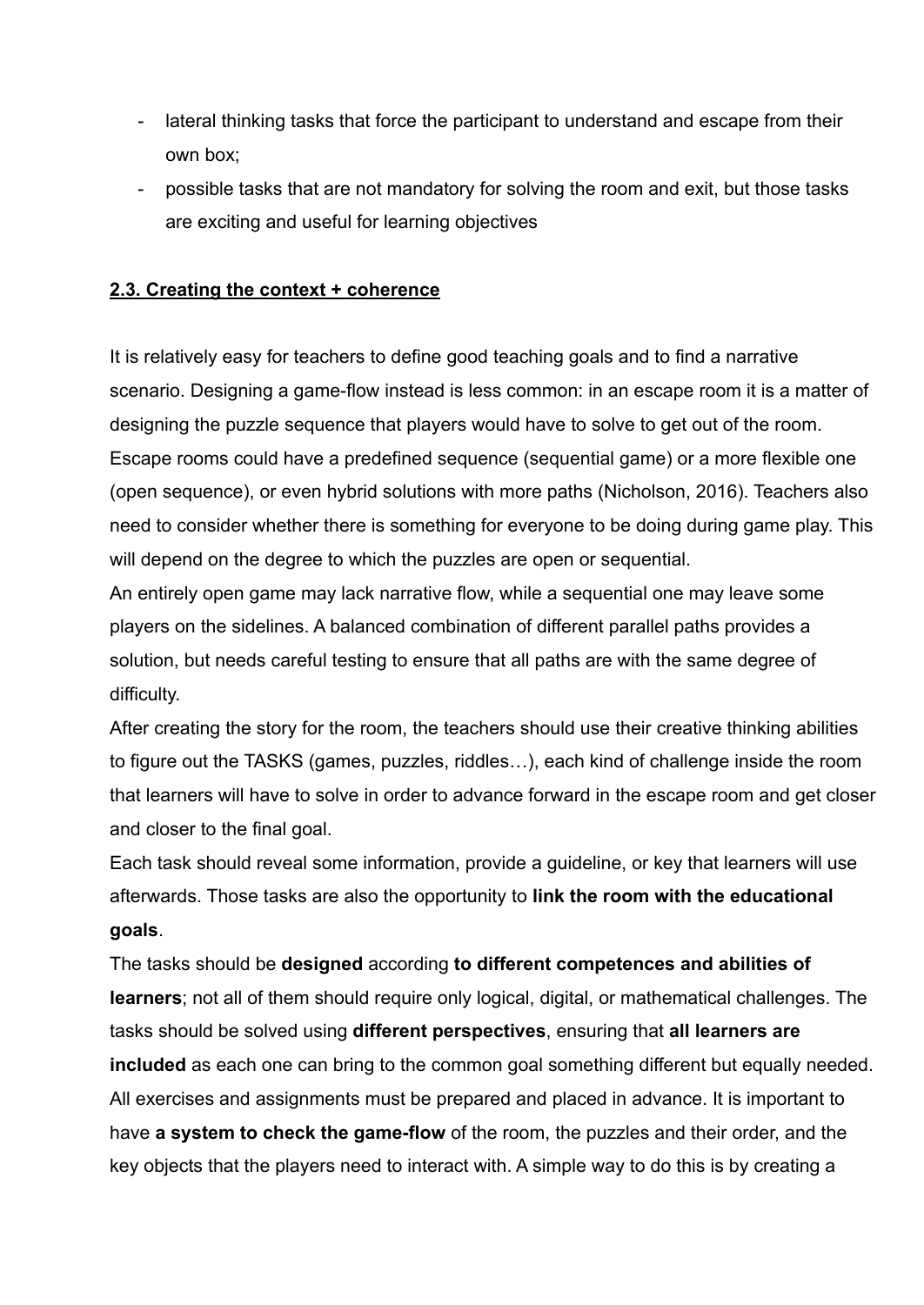**room map** - this details each individual puzzle and provides a memory aid to where it is located in the room, and visibly shows the flow of the room in terms of the order in which the puzzles must be completed.

A **room map** is useful for **checking for consistency** in the room design, sharing the design with others in the design team, and acting as a key to re-setting the room once it has been played.

It also provides an overview of the room and enables to consider the **game balance**:

- Have you included a range of different types of puzzles?
- Have you included a range of different difficulties of puzzles?
- Have you used a variety of different types of lock, such as physical (padlocks, keys), mechanical (magnets, weights, gears), and electronic (computer passwords)?
- Are there many different things for people to do (e.g. searching for objects, solving puzzles, opening boxes)?

It is also important to consider how to **integrate the narrative into the game** - will it be the key to solving the puzzles or simply add to the atmosphere of the game. Teachers need to think creatively about how to bring the narrative into the game from initial briefing through to the end game. Teachers also need to think about the finish of the game - what is the object from the students' perspectives and how they can make it as satisfying as possible if they achieve it. It might be to escape a room, but could involve defusing a bomb, or solving a mystery. Again, tying this together in a **coherent narrative** can significantly add to the players' enjoyment of the game.

As with all aspects of the game, it is important to **test each puzzle individually** with as many people as possible. Consider:

- Is it clear? Do the players understand what they have to do? Are there other possible interpretations of the instructions?
- Does the puzzle assume some prior knowledge? Can you make this available in some form?

• Is there only one solution, and is it obvious when the correct solution has been found? This is a very important point: nothing is more frustrating than finding out a puzzle has been solved on the first try without even realizing!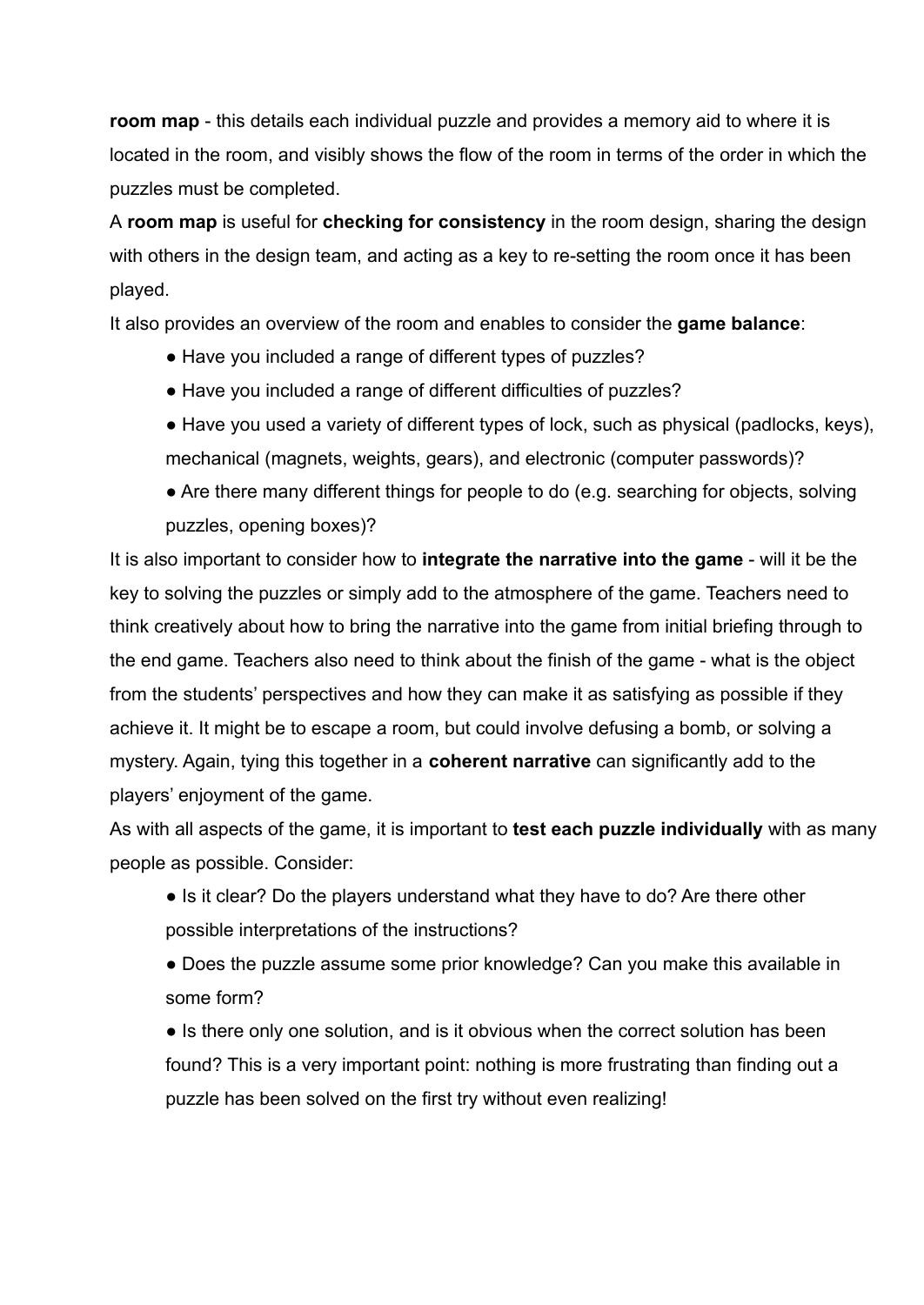Once there is **a plan** and the basic **individual puzzles** that form the game, the teachers can **bring them all together**. Testing at this stage will enable teachers to discover whether they have the **right balance of playability and learning**, and give them the opportunity to refine existing puzzles or add new ones. At that time, supplementary elements (secrets and surprises that add an extra level to the game) can be put in.

The next thing to think about is the **necessary equipment** to make the puzzles work and to **set the scene**. Consider:

- *Staging and props*. What can be added to the room so that it fits in with the theme?
- *Lighting and sound*. If there is control over the light, how will it be set? Will there be music playing?
- *Backstory*. Are there additional elements that fit in with the narrative and provide colour through a backstory?

**Testing** of the escape room **at all stages** is crucial in order to develop a game that is both **educational** and **fun** to play. A self-evaluation checklist tool can be used to guide testing.

## **2.4. Tools to integrate content; Visuals, Apps, …**

Developing the puzzles and activities that the players will interact with during the game experience is a very important stage in the overall design of the escape room. This step has been informed by the work conducted by Nicholson.

- *Puzzle Design*: Puzzles and riddles should be diverse, challenging and adapted to fit learning objectives.
- *Reflect Learning Objectives*: Refer to proposed learning objectives and theme to ensure that puzzles reflect the overall goals of the learning experience.
- *Instructions/Manuals*: Clear instructions and explanations are of major importance to help guide players.
- *Clues/Hints*: Escape Rooms are notoriously hard. Insure clues are available and the method of delivering these clues to players in the game does not break player immersion.

Ensuring that the puzzles accurately reflect the objectives set previously in the design process will allow for easier validation and assessment of whether the objectives have been achieved at the end of the game's experience. It is also useful and an essential part of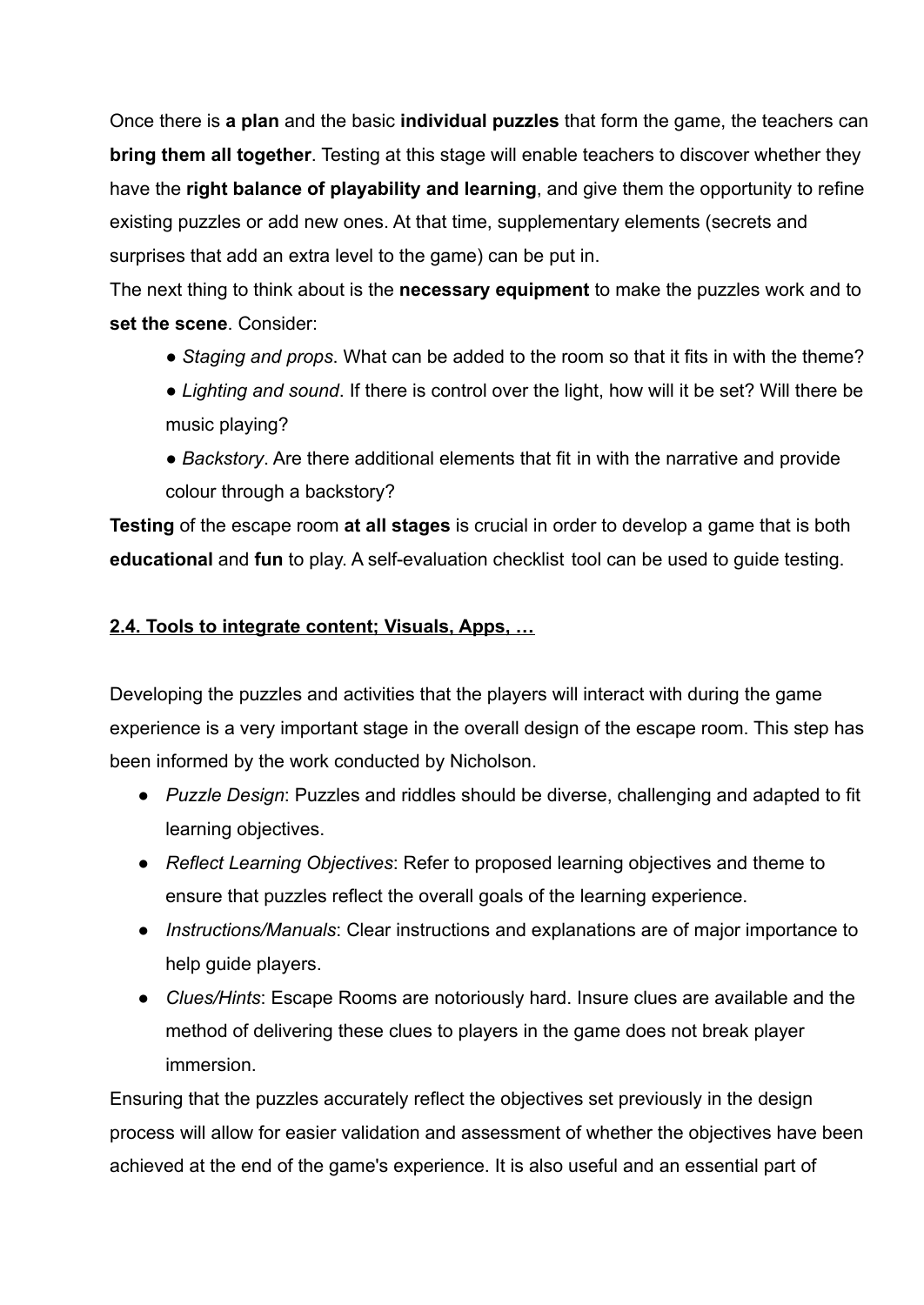escape rooms as noted by Nicholson, that the developers provide players with clear instructions and have a plan for providing clues when/if players get stuck whilst playing through the game.

Most Escape Rooms have levels of difficulty ranging from beginner to intermediate and finally landing on expert. Depending on the group, you will want to puzzle the group but not stump them so the puzzles and riddles are nearly impossible to solve.

Create the easiest puzzle first and increasingly make the tasks more difficult. You will also want to create a wide range of puzzles, clues, and strategies to adhere to the different skills each player will possess. It will get boring if the same person who is great at finding patterns for codes is used over and over again.

A possible example for designing the assignments for the escape room:

- Choose 6-9 puzzles for an hour-long experience. Puzzles might be things like substitution ciphers, visual images, word puzzles, word searches, or logic puzzles.
- Divide students into teams of 4-8 people.
- Use Google Forms as the basic "progress meter": this is where each puzzle is presented, the answer is typed in, and the next puzzle is revealed with the instructions to make the next handout actionable. Every subsequent puzzle will need a correctly spelled answer in the Google Form to advance to the next screen, which provides the needed clues to solve the next puzzle, and so on until the end.
- Each team gets an envelope with all the puzzles as the game begins. While the handouts are all present at the start of the game, none of them make sense at the outset until the first puzzle is solved. Each subsequent puzzle only makes sense as the last one is solved, because it provides a necessary clue in the introduction of the next puzzle.

Another important step in designing the escape room is the location/equipment that should be used to support the game experience, informed by Nicholson's work. If the design of the game is to be supported with technology, this step can be useful to consider and plan for how the players are going to interact with that technology and what to do if the technology fails.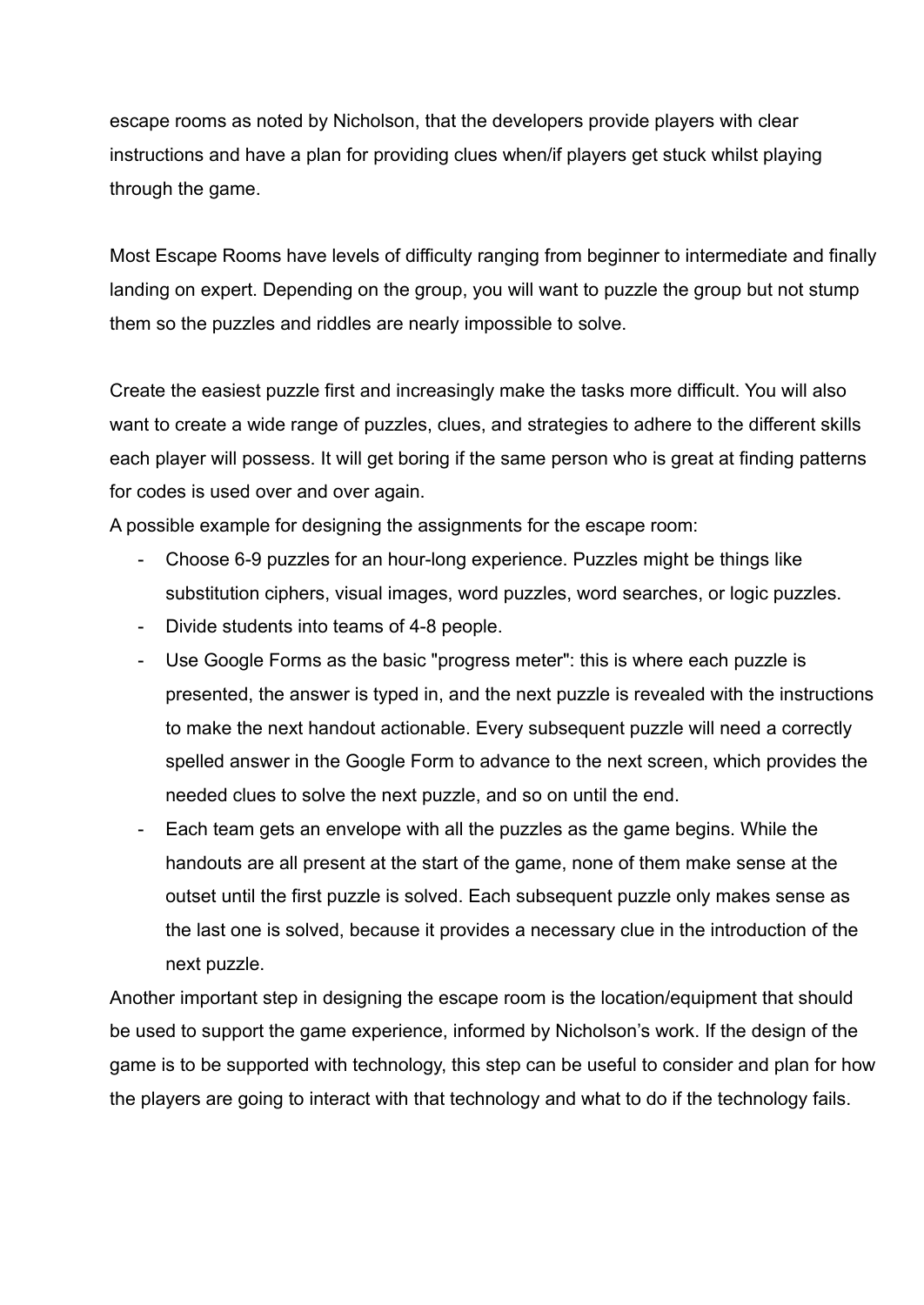- *Location/Space Design*: Ensure enough space for the game experience and that it is comfortable to move around. The environment should reflect the theme as realistic as possible within means.
- *Physical Props*: Puzzle props, red-herrings + general environment items, these are needed to make a compelling and workable experience.
- *Technical Props*: Use technology to enhance the game experience.
- *Actors*: Real-life actors can help concrete the experience further as believable. Actors can also be used as timer indicators or can give out hints if they see the players are being stuck.

This step is used to bring animation to the game experience in terms of providing a life-like or believable setting for the players to interact with.

## **2.5. Debriefing to link to the school curricula's requirements**

It seems appropriate to mention that the ability to make judgments has recently become a major issue. It refers to the ability to analyze and evaluate information and make a reasoned decision, which will empower students' critical thinking. By groups, students will have to assess two dissimilar aspects. On the one hand, students will have to value the escape room itself. They have to learn to make constructive comments that could help teachers to improve their work. On the other hand, they will have to evaluate themselves as a group. Students must be aware that what a person in a group does might affect the rest of their partners. The power of the escape room experience often lies in **the debrief**. The teachers should set aside at least 10-15 minutes to allow students to talk about the experience. It is recommended having students explain each of the puzzles, and after discussing what teachers observed. Pointing times when teachers saw communication really fall apart, or when they thought students were on the same page, is a great way of having students understand where their strengths and gaps lie.

What about learning? Every task should be linked with the story and provide some learning, either from a specific topic or transversal thanks to the game itself (while working in a time, discovering own competences and needs, dealing with time pressure, etc.). Depending on the educational purpose of the room, it may happen that the crucial learning happens after learners have left the room. This is the 'debriefing room'.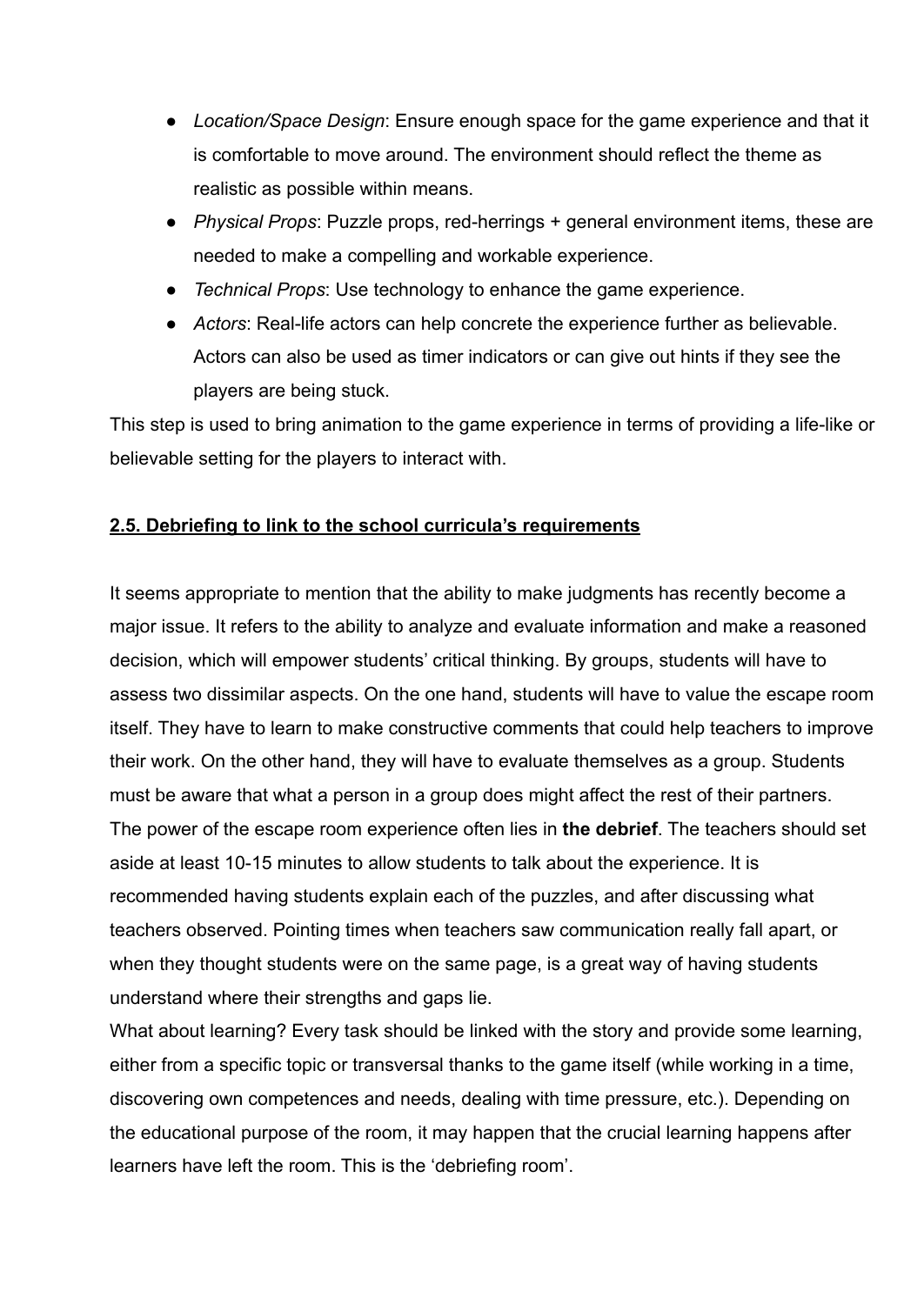The debriefing room could be a neighbouring room/space or can even be in the same room. It is the content and the role of educators that matters more than the space. In the debriefing room, the educator can talk with the team about their experience in many ways: what they have learned or understood, what changes this experience made to them, what their role was on the team, what surprised them, what specific subject material they learned, what would they change, etc.

The debrief acts as feedback on the game from the teacher/game master as well as an explanation of how to solve the puzzles. The key part of the debrief process is facilitating the players into providing feedback on the experience. The debrief process can provide valuable insight into things such as team-dynamics, communication, and different ways players approach problems. The teacher/game-master directs the discussions and asks the students how this can help them move forward with their studies.

At the end, the teachers will have a meeting in order to assess the strengths and limitations of the educational experience. They will use the rubrics completed by students in order to have their point of view.

As a result of our studies of pedagogical scientific literature, we can draw the following conclusions:

1. Game techniques and escape room projects are one of the most current and preferred methods of teaching STEAM subjects;

2. "Escape rooms" are very suitable and are directly dependent on the requirements of modern students for diversifying the process of mastering complex STEM disciplines; 3. "Escape rooms" are part of the constructivist classroom, problem-based learning, Inquiry Based Learning, Project-based learning and develop the following important skills in students:

• awareness (active listening);

- development of strategies (planning);
- stress management;
- change management;
- criticality and creativity;
- productive collaboration in a group (team);
- self-assessment skills: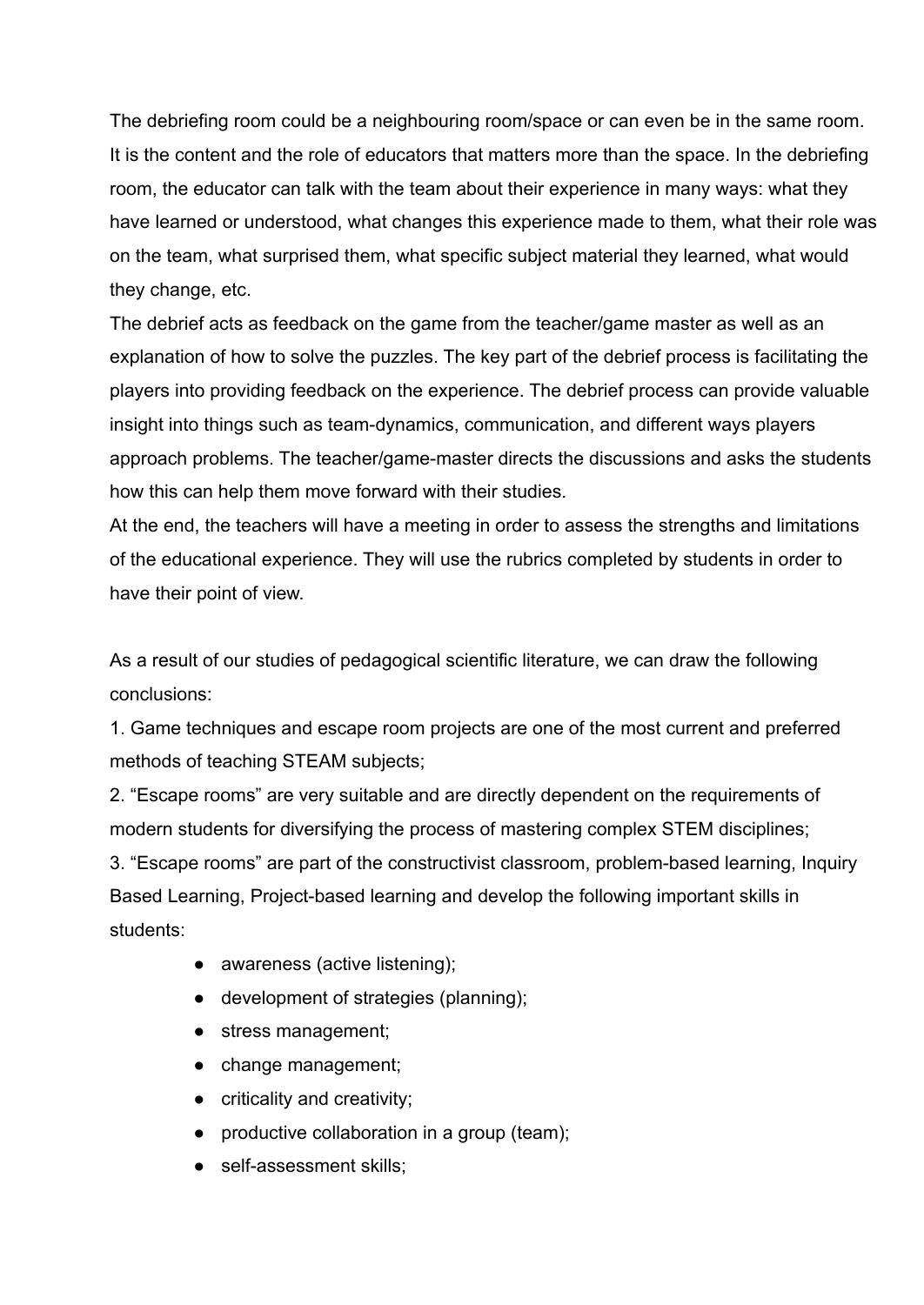- learning skills (laws, theories, concepts);
- time management;
- leadership skills;
- $\bullet$  the ability to put yourself in the place of the other (empathy);
- making a decision;
- problem solving

Escape rooms, on the other hand, can help develop problem-solving competencies such as:

- ability to understand the nature of the problem;
- ability to understand the causes, consequences and wider impact of the

problem;

- ability to see the problem systematically;
- ability to deal with the problem systematically;
- the ability to use intuition;
- ability to structure the problem;
- the ability to avoid oversimplification and maintain focus;
- the ability to ask questions that would bring us to the heart of the problem;
- ability to adequately evaluate

The organization of the Escape room is an Inquiry Based Learning, which is at the heart of all curricula in Europe.

Table 1 summarizes the main guidelines for STEAM teachers for effective implementation of IBL and for scripting scenarios for an "Escape room".

| What does Inquiry Based Science Learning mean (IBSL)? |                                                                   |  |
|-------------------------------------------------------|-------------------------------------------------------------------|--|
| To be taken in                                        | Teachers' actions are strongly influenced by their perceptions of |  |
| consideration:                                        | science.                                                          |  |
|                                                       | Students' understanding is related to the individual and social   |  |
|                                                       | qualities of their classmates.                                    |  |
|                                                       | Teachers' actions are strongly influenced by their relationships  |  |
|                                                       | with students                                                     |  |
| Encouraging,                                          | Organization of educational activities outside the classroom, in  |  |
| developing and                                        | scientific and research centers.                                  |  |
| strengthening                                         | • Demonstrating "How Science Works" and "How Scientists"          |  |
| the links                                             | Work."                                                            |  |
| between                                               | • Finding opportunities to demonstrate the "Nature of Science"    |  |
| formal and                                            | and introducing students to the culture of science.               |  |
| non-formal                                            | • Collaboration with museums and general education                |  |
| learning                                              | programmes.                                                       |  |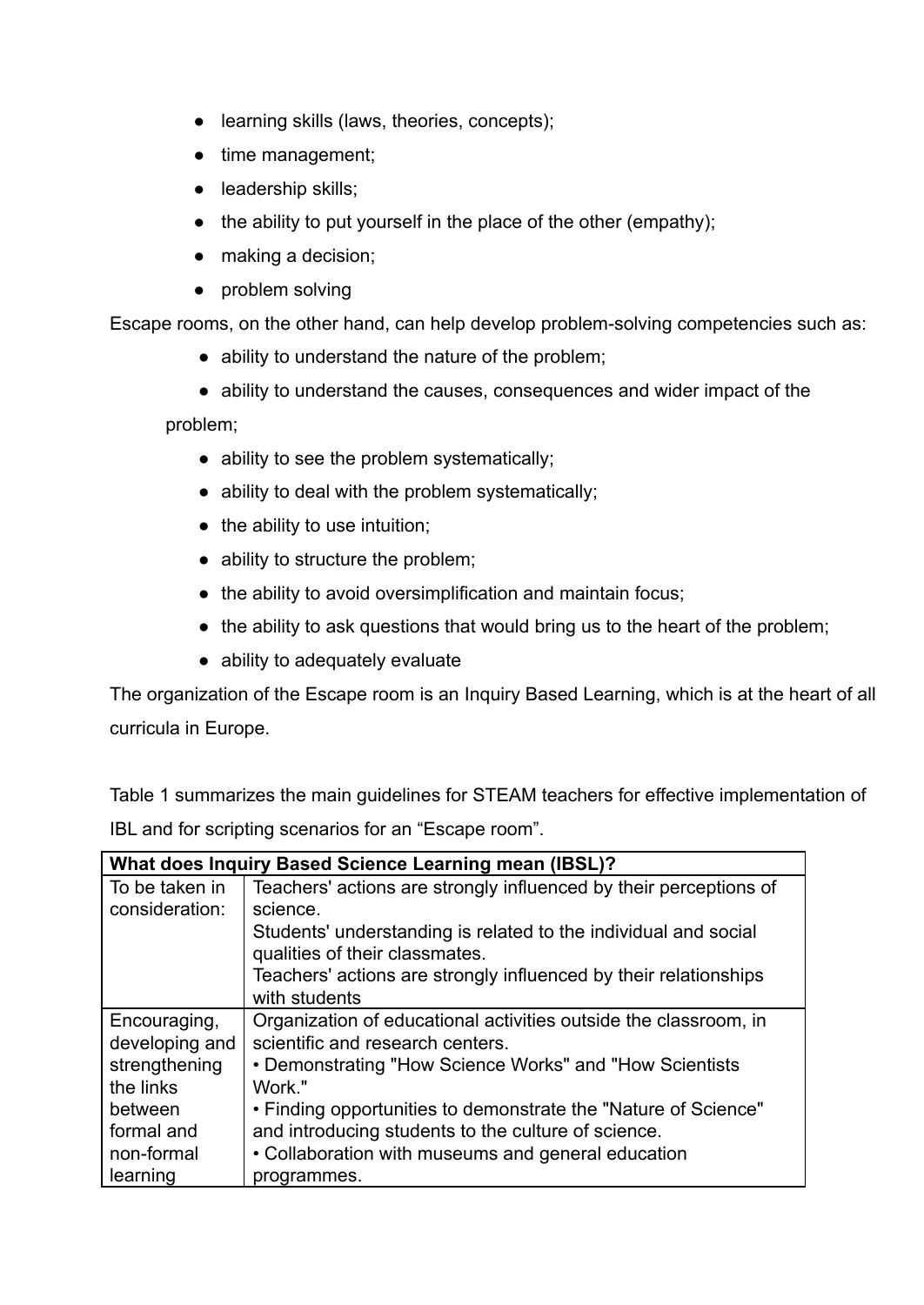| methods<br>through:                                 | • Linking the theme between museum exhibitions and curricula.         |  |  |
|-----------------------------------------------------|-----------------------------------------------------------------------|--|--|
| <b>Inquiry Based Science Learning means (IBSL):</b> |                                                                       |  |  |
| Mastering                                           | · Surveillance: accurate observations; note taking; compare and       |  |  |
| learning                                            | contrast.                                                             |  |  |
| through                                             | • Dialogue: asking questions about observations; asking               |  |  |
| research in a                                       | research-stimulating questions.                                       |  |  |
| science based                                       | • Hypothesis formation: hypothesis generation according to            |  |  |
| on:                                                 | available observations.                                               |  |  |
|                                                     | • Research: planning, conducting, measuring, and collecting data,     |  |  |
|                                                     | managing the experiment.                                              |  |  |
|                                                     | • Interpretation: synthesis, conclusions, models.                     |  |  |
|                                                     | • Communication: exchange of information with other participants      |  |  |
|                                                     | in the educational process: verbally, in writing, with presentations. |  |  |
|                                                     | • Assessment: develop critical opinions based on observations         |  |  |
|                                                     | and old knowledge.                                                    |  |  |
| In the process                                      | Students perceive themselves as active participants:                  |  |  |
| of learning                                         | • They look forward to conducting research.                           |  |  |
| through                                             | • Demonstrate a desire to learn more.                                 |  |  |
| research:                                           | • Seek cooperation with their peers.                                  |  |  |
|                                                     | • Conduct research confidently; demonstrate a desire to work on       |  |  |
|                                                     | their ideas, take over risk and exhibit strong skepticism.            |  |  |
|                                                     | Students respect the views of other participants:                     |  |  |
|                                                     | • Accept the "Training Invitation" and readily participate in the     |  |  |
|                                                     | research process.                                                     |  |  |
|                                                     | • Demonstrate curiosity and reflect on their observations.            |  |  |
|                                                     | . Make use of the opportunities given to them to check and stand      |  |  |
|                                                     | their own ideas.                                                      |  |  |
|                                                     | Students plan and carry out studies:                                  |  |  |
|                                                     | • They come up with ways to prove their ideas.                        |  |  |
|                                                     | • Plan ways to test, expand, and reject assumptions and ideas.        |  |  |
|                                                     | • Thoroughly conduct their research by observing, measuring and       |  |  |
|                                                     | recording data.                                                       |  |  |
| Mastering the                                       | Students communicate using a variety of ways:                         |  |  |
| learning                                            | • Express their ideas in different ways: publications, reports,       |  |  |
| through                                             | drawings, graphs, tables and more.                                    |  |  |
| study in                                            | • Listen, talk, and share things about science with parents,          |  |  |
| science that is                                     | teachers, and peers.                                                  |  |  |
| based on:                                           | • Use scientific language.                                            |  |  |
|                                                     | . Discuss what they have learned about scientific phenomena and       |  |  |
|                                                     | concepts.                                                             |  |  |
|                                                     | The students offer their own explanations and solutions to the        |  |  |
|                                                     | problems and get an idea of the scientific concepts:                  |  |  |
|                                                     | • Provide explanations based on previous experience and               |  |  |
|                                                     | knowledge gained from the current study.                              |  |  |
|                                                     | • Use surveys to answer their questions.                              |  |  |
|                                                     | • Sort the information and decide what is important.                  |  |  |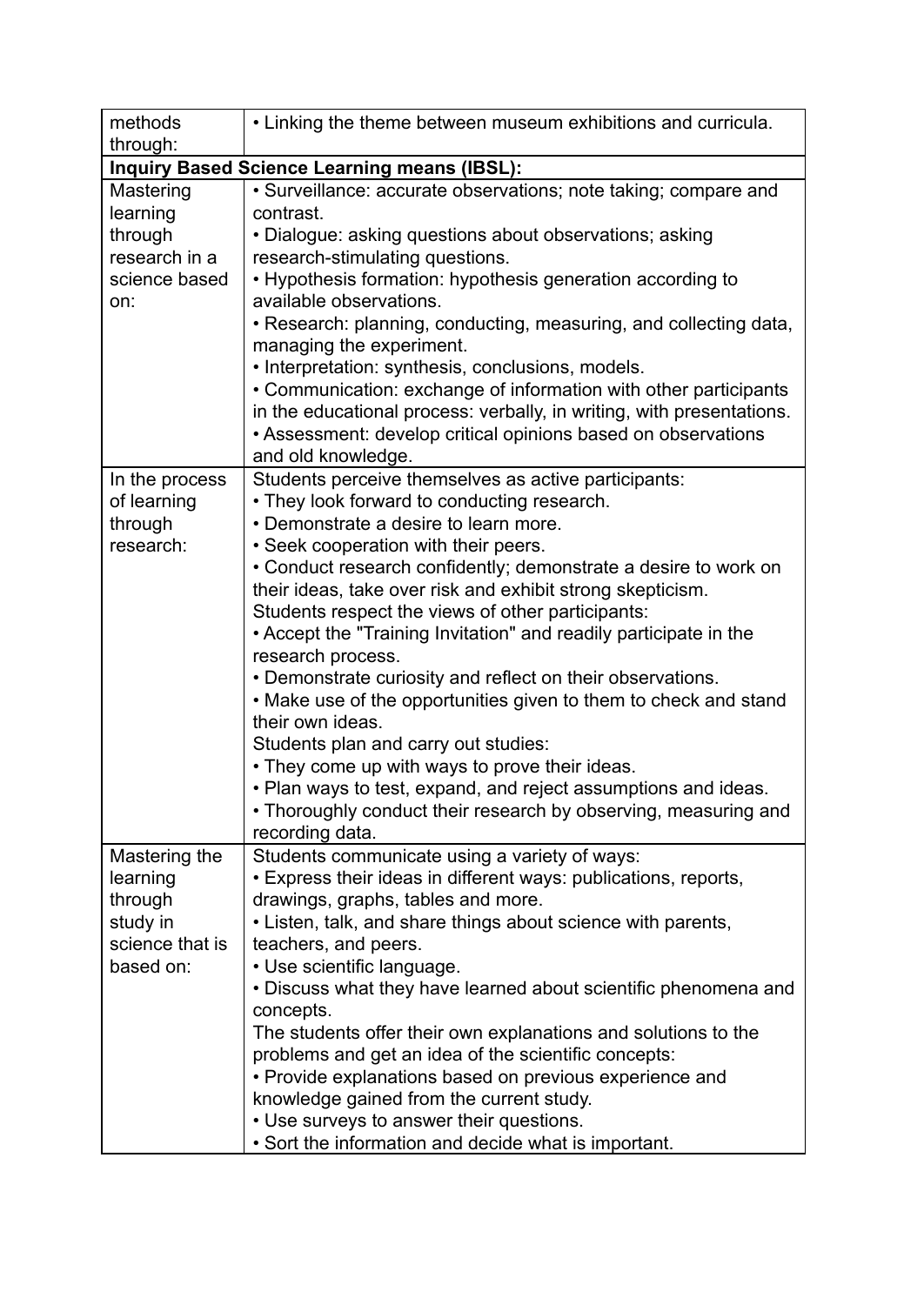|                         | • They tend to revise their explanations and discuss new ideas in                                                              |
|-------------------------|--------------------------------------------------------------------------------------------------------------------------------|
|                         | the process of scientific knowledge formation.                                                                                 |
|                         | Students raise questions:                                                                                                      |
|                         | • Ask questions - verbally or through action.                                                                                  |
|                         | • Use questions that lead them to research and subsequently to                                                                 |
|                         | additional questions and ideas.                                                                                                |
|                         | • They like to ask questions and understand that this is an                                                                    |
|                         | important part of science.                                                                                                     |
|                         | The students observe:                                                                                                          |
|                         | • They are watching carefully instead of just watching.                                                                        |
|                         | • Notice details, look for similar examples, discover patterns; find                                                           |
|                         | similarities and differences.                                                                                                  |
|                         | • Make connections with proven previous ideas.                                                                                 |
|                         | Students are critical of their scientific practices:                                                                           |
|                         | • Create and use criteria to evaluate their own work.                                                                          |
|                         | • Promote and enjoy their strengths and identify what they would                                                               |
|                         | like to improve.                                                                                                               |
|                         | • They discuss their work with peers.                                                                                          |
| The role of             | • The role of the teacher becomes less involved in direct teaching                                                             |
| teachers in             | and more in the modeling, guidance, support and continuous                                                                     |
| learning                | assessment of student activity.                                                                                                |
| through                 | • The role of the teacher is more complex; it also includes greater                                                            |
| inquiry:                | responsibility for creating and maintaining conditions for students                                                            |
|                         | to form their scientific understanding.                                                                                        |
|                         | • The teacher is responsible for creating and maintaining a                                                                    |
|                         | learning environment in which students develop their ideas.                                                                    |
| The skills that         | • Model of teacher behavior and skills. Teachers should:                                                                       |
| the teacher<br>needs to | • Show children how to use new tools, materials and equipment.<br>• Encourage students to take greater responsibility in their |
| develop to              | studies.                                                                                                                       |
| assist students         | • Helping students build skills in taking notes, documenting and                                                               |
| in learning             | drawing conclusions.                                                                                                           |
| scientific ideas:       | Teachers support the learning process. They have to:                                                                           |
|                         | • To help students formulate preliminary explanations that are                                                                 |
|                         | subject to change the process of understanding.                                                                                |
|                         | • Introduce students to the appropriate tools, materials and                                                                   |
|                         | equipment for the topic.                                                                                                       |
|                         | • Use appropriate scientific and mathematical terms.                                                                           |
|                         | Teachers use many different criteria for assessment. They have                                                                 |
|                         | to:                                                                                                                            |
|                         | • Assess what children think and learn and what makes it difficult                                                             |
|                         | for them.                                                                                                                      |
|                         | • Talk to students, ask questions, make suggestions and share                                                                  |
|                         | ideas with them.                                                                                                               |
|                         | • Be available to all children.                                                                                                |
|                         |                                                                                                                                |
|                         | • Help students move on to the next level of learning with                                                                     |
|                         | appropriate guidance and encouragement.<br>Teachers help students. They have to:                                               |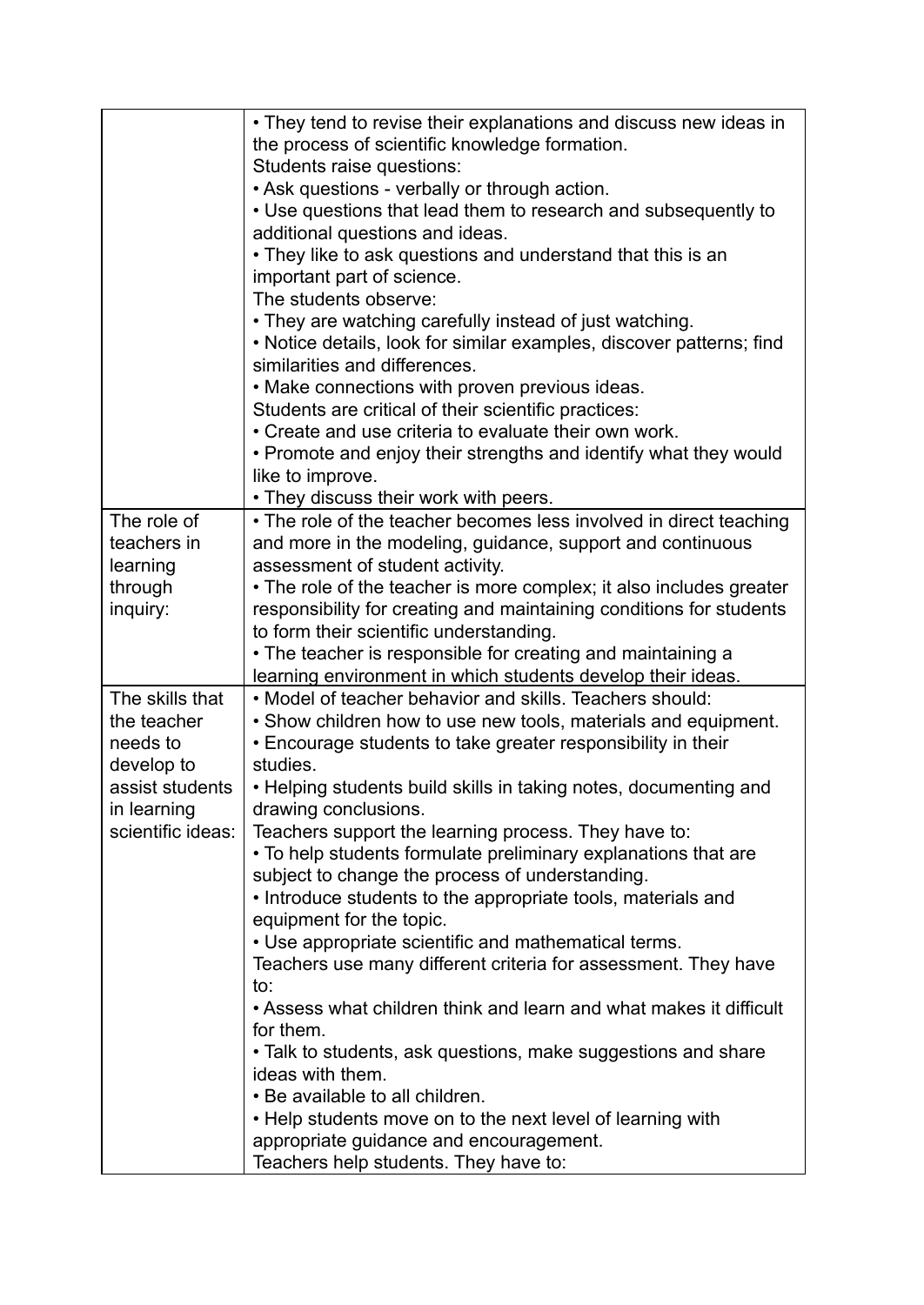| • Use open-ended questions to encourage inquiry, observation<br>and thinking. |
|-------------------------------------------------------------------------------|
| • Listen carefully to students' ideas, comments and questions to              |
| help children learn to think.                                                 |
| • Offer new things to observe and experiment with and encourage               |
| further exploration and thinking.                                             |
| • Conduct and encourage student dialogue.                                     |

References:

**Amory, A.** (2014). Tool-mediated authentic learning in an educational technology course: A designed-based innovation. Interactive Learning Environments, 22(4), 497-513

Andreev, M., The learning process. Didactics, Sofia, 2001

**Hogan, J., & Down, B.** (2016). A STEAM school using the Big Picture Education (BPE) design for learning and school–what an innovative STEM education might look like. International Journal of Innovation in Science and Mathematics Education (formerly CAL-laborate International), 23(3), 47-60.

**Reeves, T.C., Herrington, J., & Oliver, R.** (2004). A development research agenda for online collaborative learning. Educational Technology Research & Development, 52, 53–65.

**Kolb, D. A.** (1984). *Experiential learning: Experience as the source of learning and development* (Vol. 1). Englewood Cliffs, NJ: Prentice-Hall.

**Jonassen, D.H.** (2003). Using cognitive tools to represent problems. Journal of Research on Technology in Education, 35 (3), 362-381

**Petrov, P**., Didactics, Sofia, 1992

**Serbezova, Iv.,** Problem Based Learning as a Pedagogical Technique for training of medical and health specialists, Scientific papers of Ruse University, 2012, Volume 51, http: //conf.uniruse.bg/en/docs/cp12 /8.3/8.3-11.pdf

**Vitanov, L**., Productive Learning Strategies in Engineering and Technology in elementary school grades, Sofia, 1999

**Alber, R.** 2014. «6 Scaffolding Strategies to Use With Your Students». Edutopia.

[http://www.virginia.edu/blandy/blandy\\_web/education/MSI/Resources/Differentiation/6%20Sc](http://www.virginia.edu/blandy/blandy_web/education/MSI/Resources/Differentiation/6%20Scaffolding%20Strategies%20to%20Use%20with%20Your%20Students%20_%20Edutopia.pdf) [affolding%20Strategies%20to%20Use%20with%20Your%20Students%20\\_%20Edutopia.pdf](http://www.virginia.edu/blandy/blandy_web/education/MSI/Resources/Differentiation/6%20Scaffolding%20Strategies%20to%20Use%20with%20Your%20Students%20_%20Edutopia.pdf)